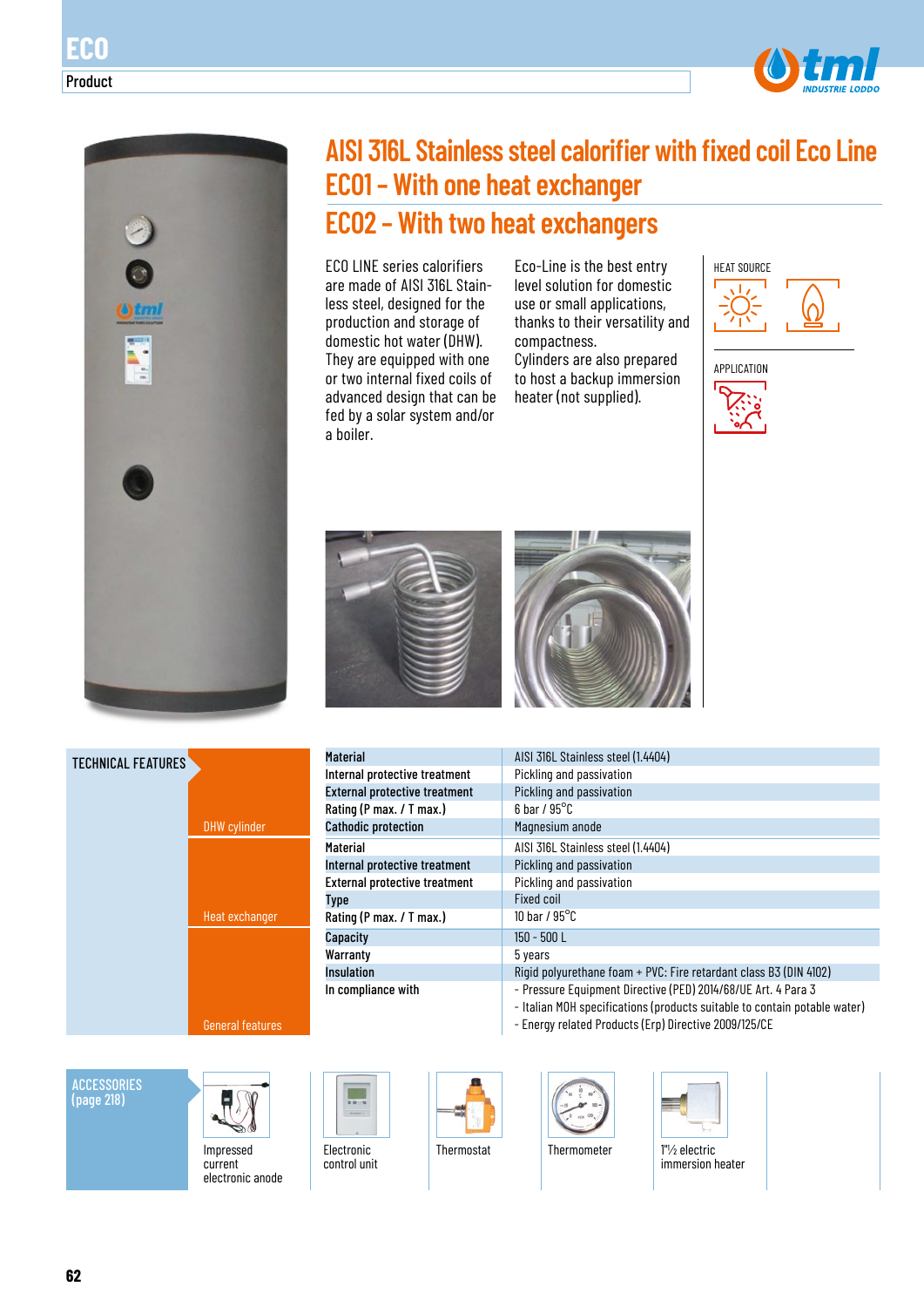



# **ECO1 - Hard insulation with rigid polyurethane foam and PVC jacket**

| <b>CODE</b>  | INSUI ATION<br>THICK. (mm) | FrP<br>CLASS | <b>HEAT LOSS S</b><br>(W) | REAL<br>CAPACITY (L) | <b>HEAT FXCHANGER</b><br>$(m^2) / (L)^*$ |
|--------------|----------------------------|--------------|---------------------------|----------------------|------------------------------------------|
| EC01 00150 R | 50                         | B            | 46,9                      | 148,0                | 0,80/7,8                                 |
| EC0100200 R  | 50                         | B            | 53,9                      | 189,8                | 0.80 / 7.8                               |
| EC0100300 R  | 50                         | B            | 65,5                      | 290,3                | 1.20 / 11.8                              |
| EC0100400 R  | 50                         | B            | 69,2                      | 414.9                | 1.35/12.2                                |
| EC0100500 R  | 50                         | B            | 77,8                      | 500,3                | 1.70 / 16.7                              |

# E

## **ECO2 - Hard insulation with rigid polyurethane foam and PVC jacket**

| <b>CODE</b>  | <b>INSULATION</b><br>THICK. (mm) | FrP<br><b>CLASS</b> | <b>HEAT LOSS S</b><br>(W) | REAL<br>CAPACITY (L) | <b>I OWER HEAT</b><br>EXCHANGER (m <sup>2</sup> ) / (L) * ' | <b>UPPFR HFAT</b><br>$EXCHANGER(m2)/(L)$ * |
|--------------|----------------------------------|---------------------|---------------------------|----------------------|-------------------------------------------------------------|--------------------------------------------|
| EC02 00150 R | 50                               | B                   | 46,9                      | 148,0                | 0,80/7,8                                                    | 0,50/4,9                                   |
| EC02 00200 R | 50                               | B                   | 53,9                      | 189,8                | 0,80/7,8                                                    | 0.50 / 4.9                                 |
| EC02 00300 R | 50                               | B                   | 65,5                      | 290,3                | 1,20/11,8                                                   | 0,80/7,8                                   |
| EC02 00400 R | 50                               | B                   | 69,2                      | 414.9                | 1,35/12,2                                                   | 0,80/7,8                                   |
| EC02 00500 R | 50                               | B                   | 77,8                      | 500,3                | 1,70/16,7                                                   | 1,00/9,8                                   |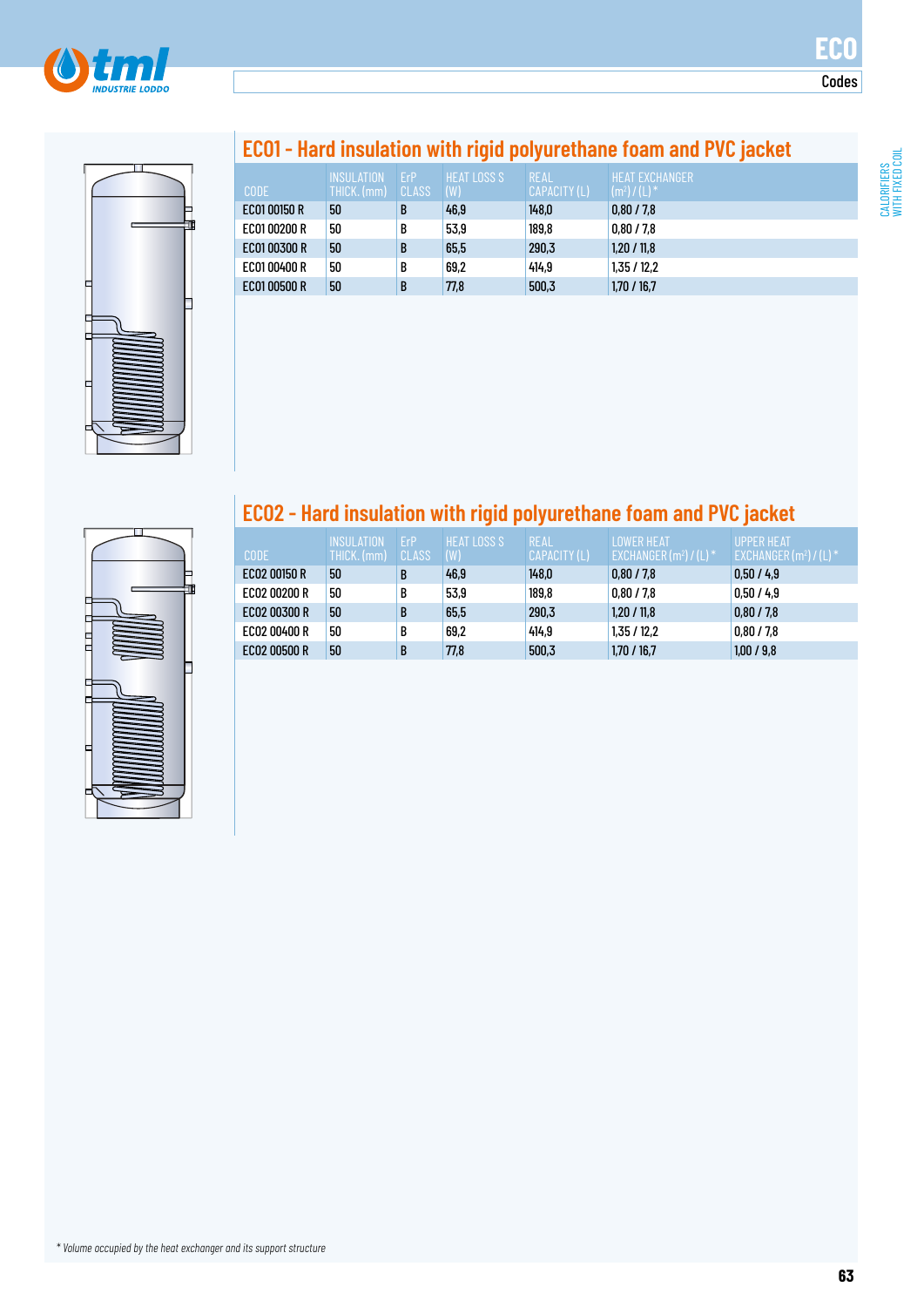



|                         | (mm) |      |       |                | <b>OWER HEAT</b> | <b>UPPER HEAT</b>          | WEIGHT   | WEIGHT |
|-------------------------|------|------|-------|----------------|------------------|----------------------------|----------|--------|
| <b>MODEL</b>            |      |      | Ø EXT | D <sup>*</sup> | EXCHANGER (m²)   | EXCHANGER(m <sup>2</sup> ) | EC01(kg) | ECO2 ( |
| ECO <sub>-00150</sub> R | 450  | 1050 | 550   | 1190           | 0.80             | 0,50                       | 43       | 46     |
| ECO_ 00200 R            | 450  | 1305 | 550   | 1430           | 0.80             | 0,50                       | 49       | 52     |
| ECO <sub>-00300</sub> R | 500  | 1595 | 600   | 1720           | 1,20             | 0,80                       | 63       | 68     |
| ECO <sub>-00400</sub> R | 650  | 1395 | 750   | 1600           | 1,35             | 0,80                       | 72       | 77     |
| ECO <sub>-00500</sub> R | 650  | 1645 | 750   | 1820           | 1,70             | 1,00                       | 85       | 91     |

*\* The tilt height refers to the cylinder insulated. The insulation is not removable.*

|                          |     | <b>HEIGHTS</b> (mm) |     |     |     |     |      |      |      |      |      | CONI             | NECTIONS (GAS), |               |                   |
|--------------------------|-----|---------------------|-----|-----|-----|-----|------|------|------|------|------|------------------|-----------------|---------------|-------------------|
| <b>MODEL</b>             |     |                     |     |     |     |     |      |      |      |      |      |                  | e r             | 'd g x y      |                   |
| ECO <sub>-00150</sub> R  | 110 | 260                 | 345 | 445 | 495 | 540 | 635  | 730  | 830  | 750  | 850  | $1''\frac{1}{4}$ | $\frac{1}{2}$   | 3/4           | $1''\frac{1}{2}$  |
| ECO_ 00200 R             | 110 | 280                 | 385 | 485 | 570 | 610 | 715  | 830  | 930  | 980  | 1090 | $1''\frac{1}{4}$ | $\frac{1}{2}$   | $\frac{3}{4}$ | 1 <sup>n</sup> /2 |
| ECO <sub>-00300</sub> R  | 120 | 355                 | 510 | 610 | 715 | 770 | 925  | 1085 | 1185 | 1240 | 1370 | $1''\frac{1}{4}$ | $\frac{1}{2}$   | 3/4           | $1''\frac{1}{2}$  |
| ECO <sub>-00400</sub> R  | 145 | 385                 | 550 | 650 | 700 | 775 | 885  | 1030 | 1130 | 1050 | 1145 | $1''\frac{1}{4}$ | $\frac{1}{2}$   | $\frac{3}{4}$ | 1 <sup>n</sup> /2 |
| ECO <sub>-</sub> 00500 R | 145 | 455                 | 680 | 780 | 845 | 940 | 1095 | 1255 | 1355 | 1280 | 1395 | $1''\frac{1}{4}$ | $\frac{1}{2}$   | 3/4           | $1''\frac{1}{2}$  |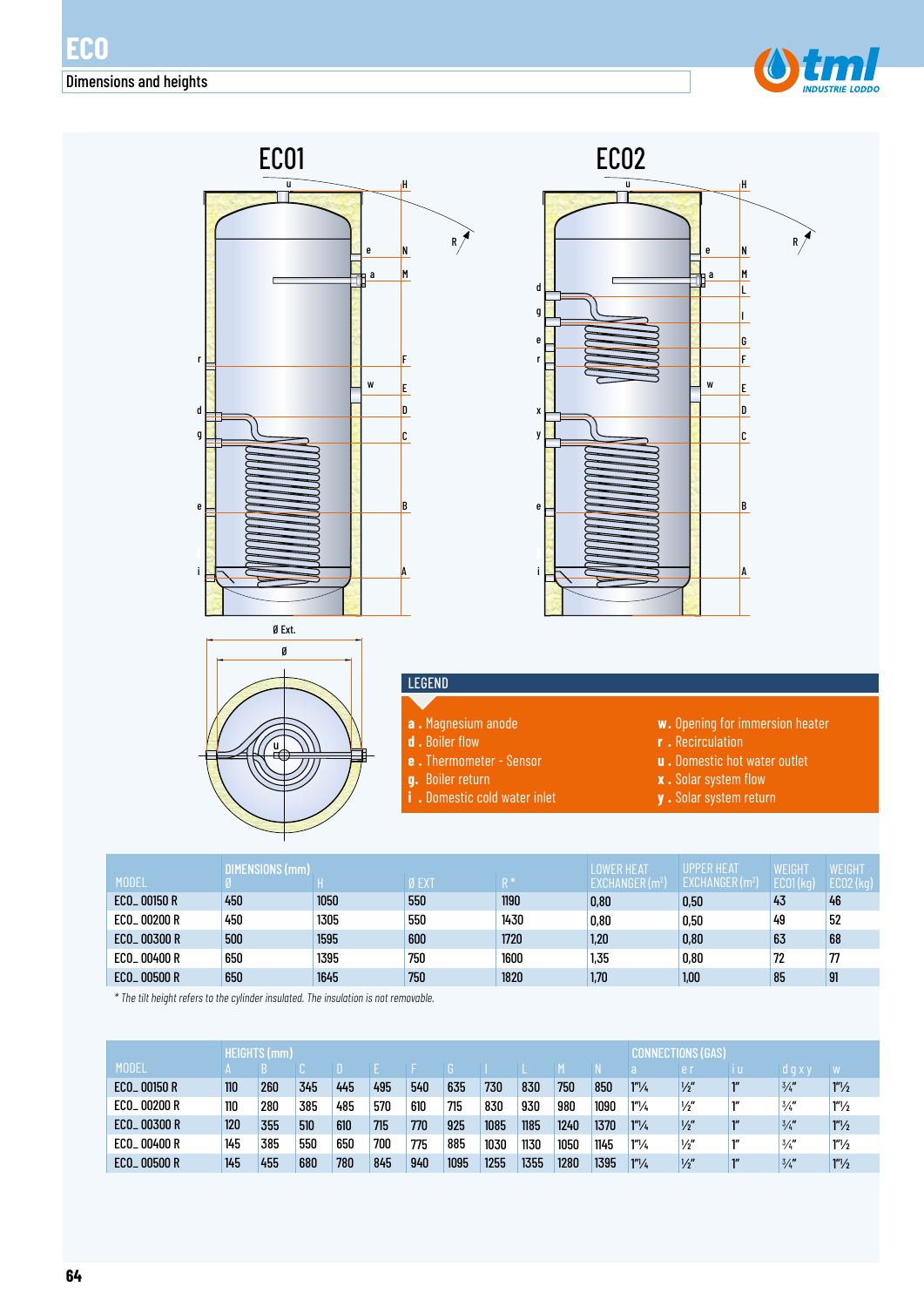### System layout

d

*Disclaimer: this layout is purely indicative. It does not replace consultant's design*

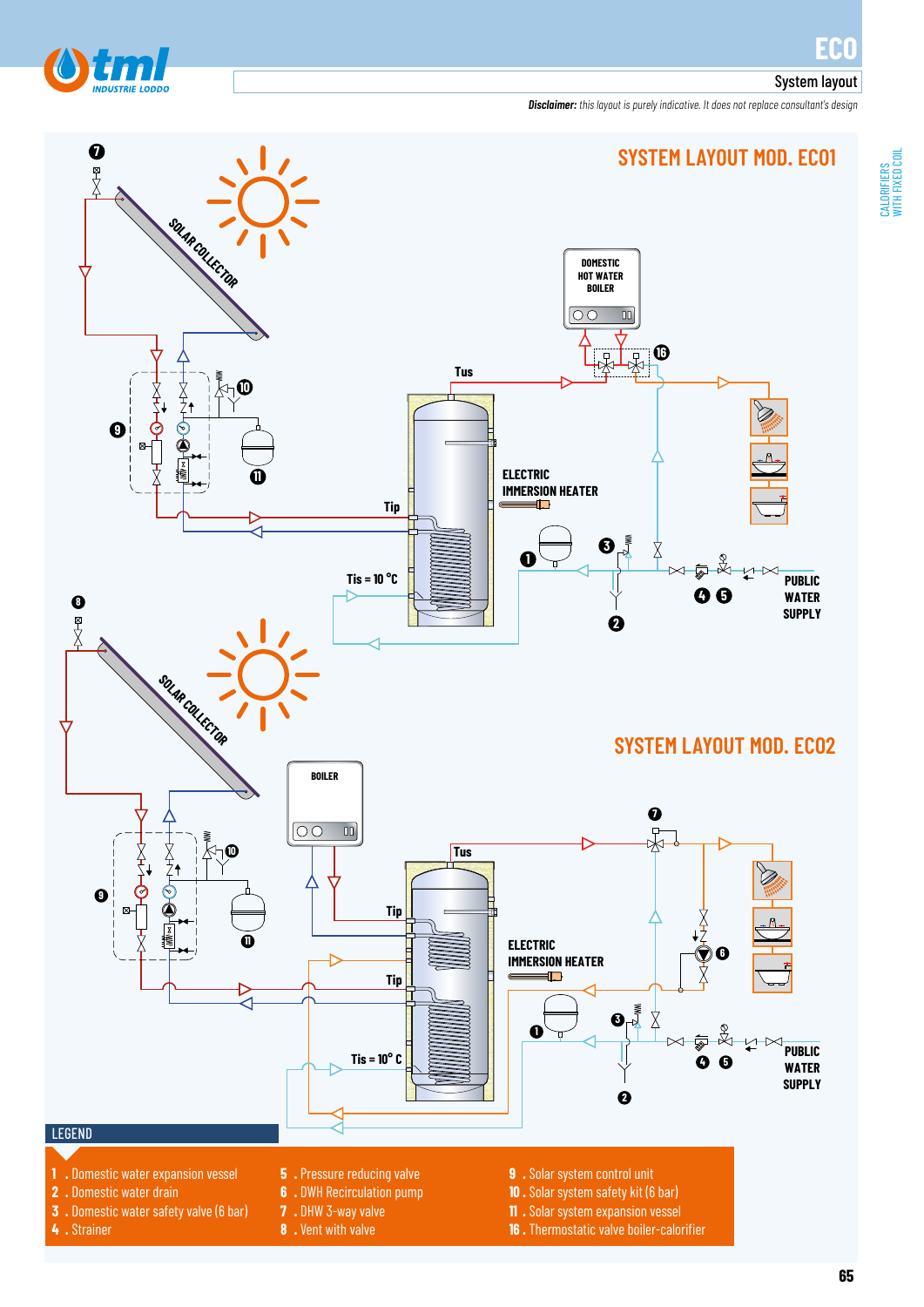



Data related to the lower heat exchanger

|                         | <b>MODEL</b>                                      | <b>ECO_00150R</b> |                          |     |     | <b>ECO_00200R</b>        |                          |     |     | <b>ECO_00300R</b>        |                          |      |      |
|-------------------------|---------------------------------------------------|-------------------|--------------------------|-----|-----|--------------------------|--------------------------|-----|-----|--------------------------|--------------------------|------|------|
|                         | HEAT EXCHANGER (m <sup>2</sup> ) [L] <sup>1</sup> | 0,8[3,6]          |                          |     |     | 0,8[3,6]                 |                          |     |     | 1,2 [5,4]                |                          |      |      |
|                         | PRIMARY FLOW (m <sup>3</sup> /h)                  | 1,8               |                          |     |     | 1,8                      |                          |     |     | 1.8                      |                          |      |      |
|                         | PRIMARY TEMP. (°C)                                | 50                | 60                       | 70  | 80  | 50                       | 60                       | 70  | 80  | 50                       | 60                       | 70   | 80   |
|                         | LITRES 10' (L/10') <sup>2</sup>                   | 172               | 194                      | 273 | 292 | 212                      | 234                      | 330 | 349 | 321                      | 352                      | 498  | 524  |
|                         | LITRES FIRST HOUR <sup>2</sup>                    | 329               | 460                      | 636 | 747 | 368                      | 499                      | 693 | 804 | 549                      | 735                      | 1018 | 1176 |
| DHW FROM<br>10 TO 45 °C | CONTINUOUS DRAW (L) 3                             | 198               | 336                      | 458 | 575 | 198                      | 336                      | 458 | 575 | 287                      | 484                      | 657  | 823  |
|                         | POWER (kW)                                        | 8                 | 14                       | 19  | 23  | 8                        | 14                       | 19  | 23  | 12                       | 20                       | 27   | 34   |
|                         | PREHEATING <sup>3</sup> (min)                     | 47                | 27                       | 20  | 16  | 60                       | 35                       | 25  | 20  | 65                       | 38                       | 28   | 22   |
|                         | LITRES 10' (L/10') <sup>2</sup>                   |                   | $\overline{\phantom{a}}$ | 177 | 192 | $\overline{\phantom{a}}$ | $\overline{\phantom{a}}$ | 216 | 231 | $\overline{\phantom{0}}$ | $\overline{\phantom{0}}$ | 328  | 349  |
|                         | LITRES FIRST HOUR <sup>2</sup>                    |                   | $\overline{\phantom{0}}$ | 358 | 447 | $\blacksquare$           | -                        | 397 | 487 | $\blacksquare$           | -                        | 590  | 718  |
| DHW FROM<br>10 TO 60 °C | CONTINUOUS DRAW (L) 3                             |                   |                          | 228 | 323 | $\overline{\phantom{a}}$ | $\overline{\phantom{a}}$ | 228 | 323 | $\overline{\phantom{0}}$ |                          | 331  | 465  |
|                         | POWER (kW)                                        |                   | $\overline{\phantom{0}}$ | 13  | 19  | $\overline{\phantom{0}}$ | $\overline{\phantom{0}}$ | 13  | 19  |                          |                          | 19   | 27   |
|                         | PREHEATING <sup>3</sup> (min)                     |                   |                          | 40  | 28  | $\overline{\phantom{a}}$ | $\overline{\phantom{a}}$ | 52  | 36  | -                        | $\overline{\phantom{0}}$ | 56   | 39   |
|                         | NL <sup>4</sup>                                   | 1.4               |                          |     |     | $\overline{2}$           |                          |     |     | 4                        |                          |      |      |

|                         | <b>MODEL</b>                                      | <b>ECO_00400R</b> |                          |      |      | <b>ECO_00500R</b>        |                          |      |      |  |
|-------------------------|---------------------------------------------------|-------------------|--------------------------|------|------|--------------------------|--------------------------|------|------|--|
|                         | HEAT EXCHANGER (m <sup>2</sup> ) [L] <sup>1</sup> | 1,4 [6,1]         |                          |      |      | $1,7$ [7,7]              |                          |      |      |  |
|                         | PRIMARY FLOW (m <sup>3</sup> /h)                  | 2,2               |                          |      |      | 2,2                      |                          |      |      |  |
|                         | PRIMARY TEMP. (°C)                                | 50                | 60                       | 70   | 80   | 50                       | 60                       | 70   | 80   |  |
|                         | LITRES 10' (L/10') <sup>2</sup>                   | 446               | 481                      | 681  | 711  | 539                      | 582                      | 823  | 860  |  |
|                         | LITRES FIRST HOUR <sup>2</sup>                    | 703               | 916                      | 1273 | 1453 | 856                      | 1114                     | 1545 | 1763 |  |
| DHW FROM<br>10 TO 45 °C | CONTINUOUS DRAW (L) $3$                           | 326               | 550                      | 747  | 936  | 401                      | 673                      | 912  | 1141 |  |
|                         | POWER (kW)                                        | 13                | 22                       | 30   | 38   | 16                       | 27                       | 37   | 46   |  |
|                         | PREHEATING <sup>3</sup> (min)                     | 82                | 47                       | 35   | 27   | 82                       | 47                       | 34   | 27   |  |
|                         | LITRES 10' (L/10') <sup>2</sup>                   |                   | $\overline{\phantom{a}}$ | 454  | 478  | $\blacksquare$           | $\overline{\phantom{0}}$ | 548  | 578  |  |
|                         | LITRES FIRST HOUR <sup>2</sup>                    |                   | $\blacksquare$           | 751  | 896  | ۰                        | ٠                        | 913  | 1090 |  |
|                         | CONTINUOUS DRAW (L) $3$                           |                   | $\overline{\phantom{a}}$ | 375  | 528  | $\overline{\phantom{a}}$ | $\overline{\phantom{0}}$ | 461  | 647  |  |
| DHW FROM<br>10 TD 60 °C | POWER (kW)                                        |                   | $\overline{\phantom{a}}$ | 22   | 31   | ۰                        | $\overline{\phantom{0}}$ | 27   | 38   |  |
|                         | PREHEATING <sup>3</sup> (min)                     |                   | $\overline{\phantom{a}}$ | 70   | 49   | $\overline{\phantom{a}}$ | ٠                        | 70   | 49   |  |
|                         | NL <sup>4</sup>                                   | $\overline{7}$    |                          |      |      | 9                        |                          |      |      |  |

*(1) Volume of fluid contained in the heat exchanger*

*(2) Obtainable with pre-heated cylinder (at 45 °C with primary side set at 50 or 60 °C and pre-heated at 60 °C in the other cases) and a running heat source*

*(3) With a proper power heat source generator*

*(4) Primary side 80 °C - Secondary side 10-45 °C*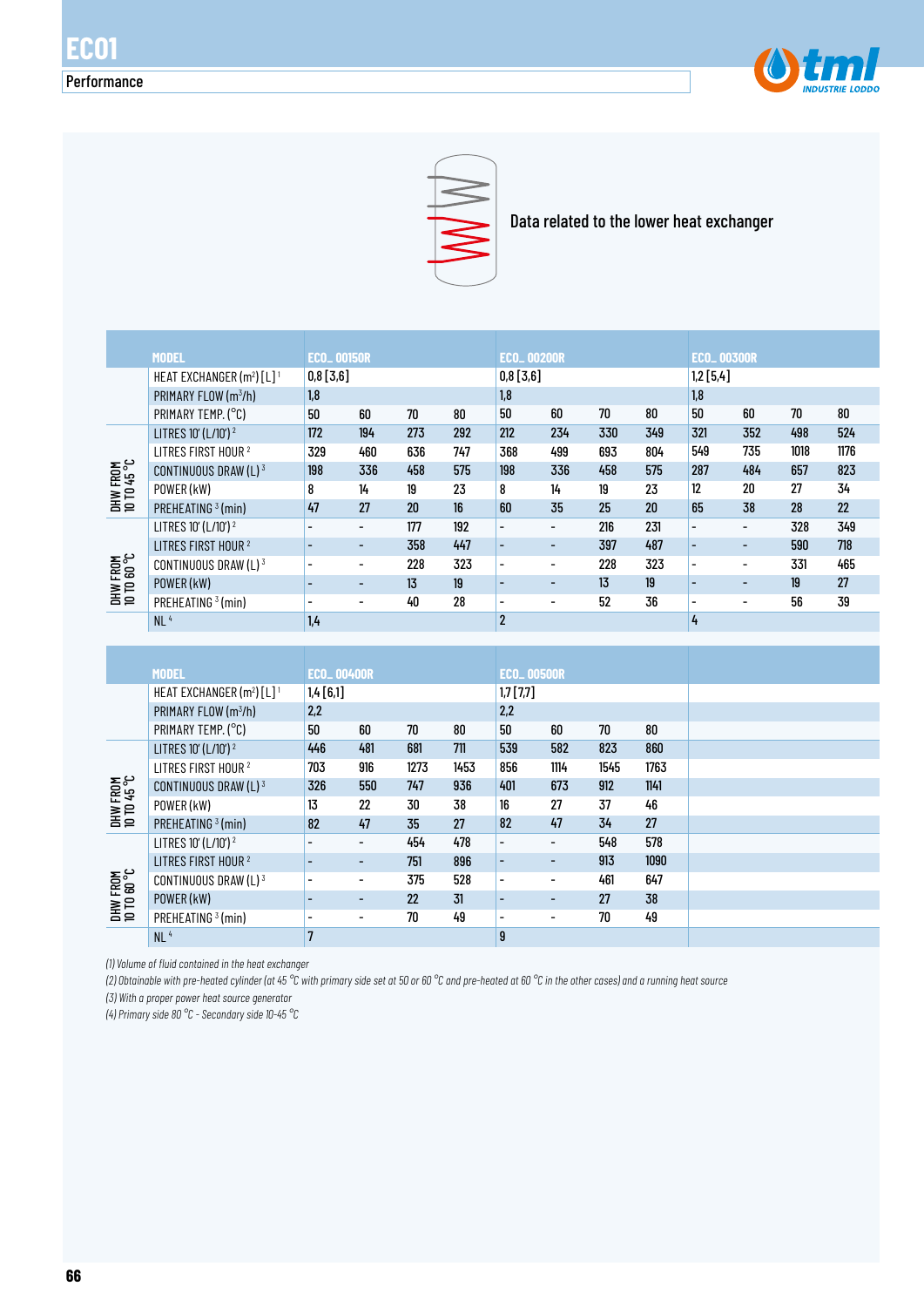Performance



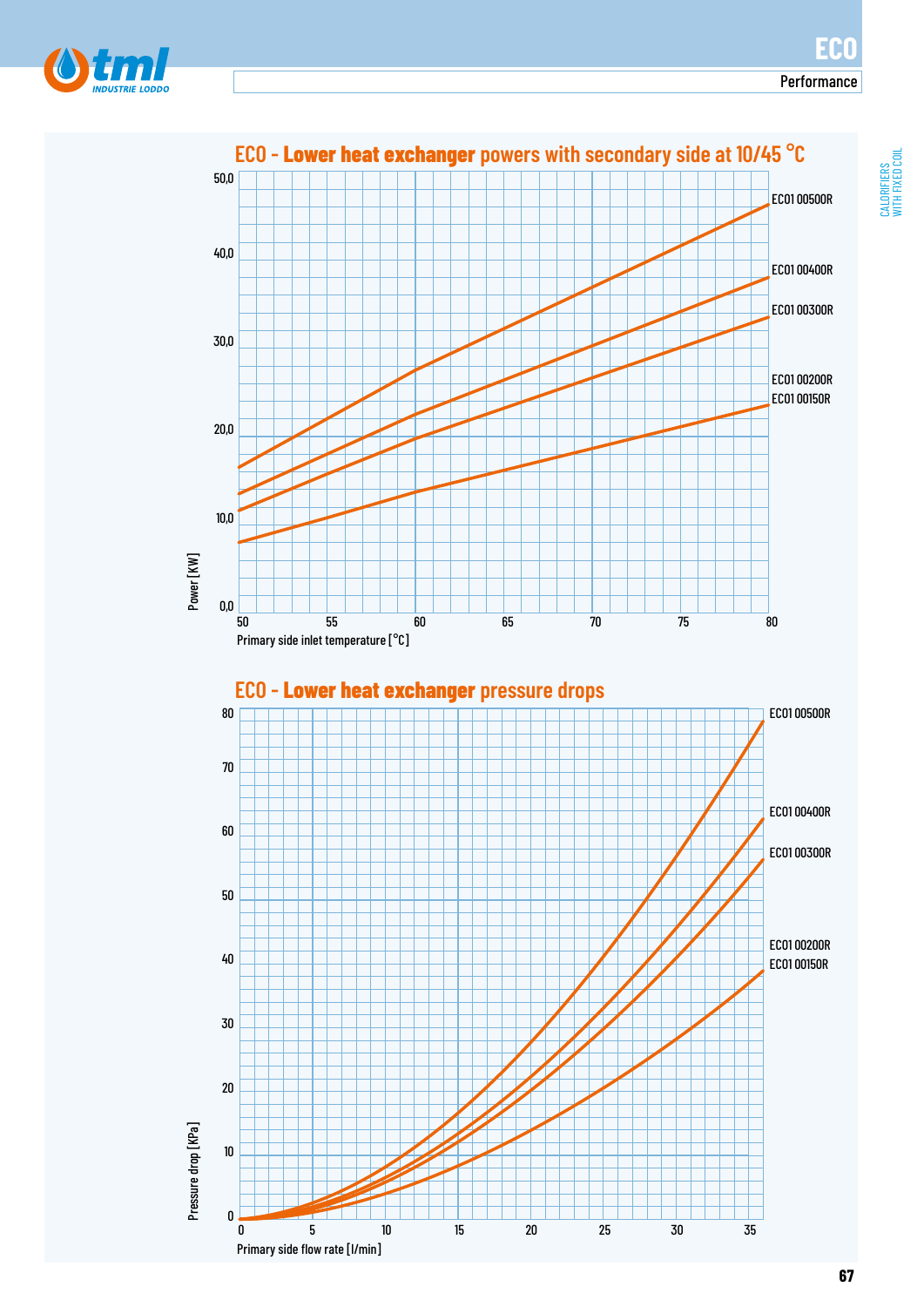



### Data related to the upper heat exchanger

*The performance values in the chart refer to the partial volume of water affected by the heat exchanger* 

|                         | <b>MODEL</b>                            | <b>EC02 00150R</b> |                          |     |                  | <b>EC02 00200R</b>       |                          |     |     | <b>EC02 00300R</b>       |                          |     |     |
|-------------------------|-----------------------------------------|--------------------|--------------------------|-----|------------------|--------------------------|--------------------------|-----|-----|--------------------------|--------------------------|-----|-----|
|                         | HEAT EXCHANGER $(m^2)$ [L] <sup>1</sup> | 0,5[2,3]           |                          |     |                  | 0,5[2,3]                 |                          |     |     | 0,8[3,6]                 |                          |     |     |
|                         | PRIMARY FLOW (m <sup>3</sup> /h)        | 1.8                |                          |     |                  | 1.8                      |                          |     |     | 1.8                      |                          |     |     |
|                         | PRIMARY TEMP. (°C)                      | 50                 | 60                       | 70  | 80               | 50                       | 60                       | 70  | 80  | 50                       | 60                       | 70  | 80  |
|                         | LITRES 10' (L/10') <sup>2</sup>         | 80                 | 180                      | 132 | 144              | 105                      | 119                      | 168 | 180 | 163                      | 185                      | 261 | 279 |
|                         | LITRES FIRST HOUR <sup>2</sup>          | 94                 | 265                      | 367 | 439              | 205                      | 291                      | 403 | 475 | 320                      | 451                      | 624 | 735 |
| DHW FROM<br>10 TD 45 °C | CONTINUOUS DRAW (L) 3                   | 127                | 217                      | 296 | 373              | 127                      | 217                      | 296 | 373 | 198                      | 336                      | 458 | 575 |
|                         | POWER (kW)                              | 5                  | 9                        | 12  | 15               | 5                        | 9                        | 12  | 15  | 8                        | 14                       | 19  | 23  |
|                         | PREHEATING <sup>3</sup> (min)           | 31                 | 18                       | 13  | 10 <sup>10</sup> | 43                       | 25                       | 18  | 15  | 44                       | 26                       | 19  | 15  |
|                         | LITRES 10' (L/10') <sup>2</sup>         |                    | -                        | 83  | 93               | $\overline{\phantom{a}}$ | $\overline{\phantom{a}}$ | 108 | 118 |                          |                          | 168 | 183 |
|                         | LITRES FIRST HOUR <sup>2</sup>          |                    | $\overline{\phantom{a}}$ | 199 | 257              | $\blacksquare$           | ۰                        | 224 | 283 | $\blacksquare$           | $\overline{\phantom{0}}$ | 349 | 439 |
| DHW FROM<br>10 TO 60 °C | CONTINUOUS DRAW (L) $3$                 |                    |                          | 147 | 208              | $\overline{\phantom{a}}$ | $\overline{\phantom{0}}$ | 147 | 208 |                          |                          | 228 | 323 |
|                         | POWER (kW)                              |                    | $\overline{\phantom{0}}$ | 9   | 12               | $\overline{\phantom{a}}$ | $\overline{\phantom{0}}$ | 9   | 12  |                          | $\overline{\phantom{0}}$ | 13  | 19  |
|                         | PREHEATING <sup>3</sup> (min)           |                    | -                        | 26  | 18               | $\overline{\phantom{a}}$ | $\overline{\phantom{0}}$ | 37  | 26  | $\overline{\phantom{0}}$ | ٠                        | 38  | 27  |
|                         | NL <sup>4</sup>                         |                    |                          |     |                  | $\overline{2}$           |                          |     |     | $\overline{2}$           |                          |     |     |

|                         | <b>MODEL</b>                                      | <b>EC02 00400R</b> |                          |     |     | <b>EC02 00500R</b>       |                          |     |      |  |
|-------------------------|---------------------------------------------------|--------------------|--------------------------|-----|-----|--------------------------|--------------------------|-----|------|--|
|                         | HEAT EXCHANGER (m <sup>2</sup> ) [L] <sup>1</sup> | 1,0[4,5]           |                          |     |     |                          |                          |     |      |  |
|                         | 2,2<br>PRIMARY FLOW (m <sup>3</sup> /h)<br>2,2    |                    |                          |     |     |                          |                          |     |      |  |
|                         | PRIMARY TEMP. (°C)                                | 50                 | 60                       | 70  | 80  | 50                       | 60                       | 70  | 80   |  |
|                         | LITRES 10' (L/10') <sup>2</sup>                   | 205                | 228                      | 322 | 341 | 279                      | 306                      | 433 | 456  |  |
| DHW FROM<br>10 TO 45 °C | LITRES FIRST HOUR <sup>2</sup>                    | 364                | 498                      | 691 | 804 | 475                      | 638                      | 886 | 1025 |  |
|                         | CONTINUOUS DRAW (L) $3$                           | 200                | 341                      | 466 | 585 | 247                      | 419                      | 571 | 718  |  |
|                         | POWER (kW)                                        | 8                  | 14                       | 19  | 24  | 10                       | 17                       | 23  | 29   |  |
|                         | PREHEATING <sup>3</sup> (min)                     | 57                 | 33                       | 24  | 19  | 64                       | 37                       | 27  | 22   |  |
|                         | LITRES 10' (L/10') <sup>2</sup>                   |                    | $\overline{\phantom{a}}$ | 210 | 226 | $\overline{\phantom{a}}$ | $\overline{\phantom{0}}$ | 285 | 304  |  |
|                         | LITRES FIRST HOUR <sup>2</sup>                    |                    | $\overline{\phantom{0}}$ | 394 | 485 | ۰                        | ۰                        | 511 | 623  |  |
|                         | CONTINUOUS DRAW (L) $3$                           |                    | $\overline{\phantom{a}}$ | 231 | 328 | $\overline{\phantom{a}}$ | $\overline{\phantom{a}}$ | 285 | 403  |  |
| DHW FROM<br>10 TO 60 °C | POWER (kW)                                        |                    | $\overline{\phantom{0}}$ | 13  | 19  | ۰                        | $\overline{\phantom{0}}$ | 17  | 23   |  |
|                         | PREHEATING <sup>3</sup> (min)                     |                    | $\overline{\phantom{a}}$ | 49  | 34  | $\overline{\phantom{a}}$ | -                        | 55  | 39   |  |
|                         | NL <sup>4</sup>                                   | $\overline{3}$     |                          |     |     | $\pmb{4}$                |                          |     |      |  |

*(1) Volume of fluid contained in the heat exchanger*

*(2) Obtainable with pre-heated cylinder (at 45 °C with primary side set at 50 or 60 °C and pre-heated at 60 °C in the other cases) and a running heat source*

*(3) With a proper power heat source generator*

*(4) Primary side 80 °C - Secondary side 10-45 °C*